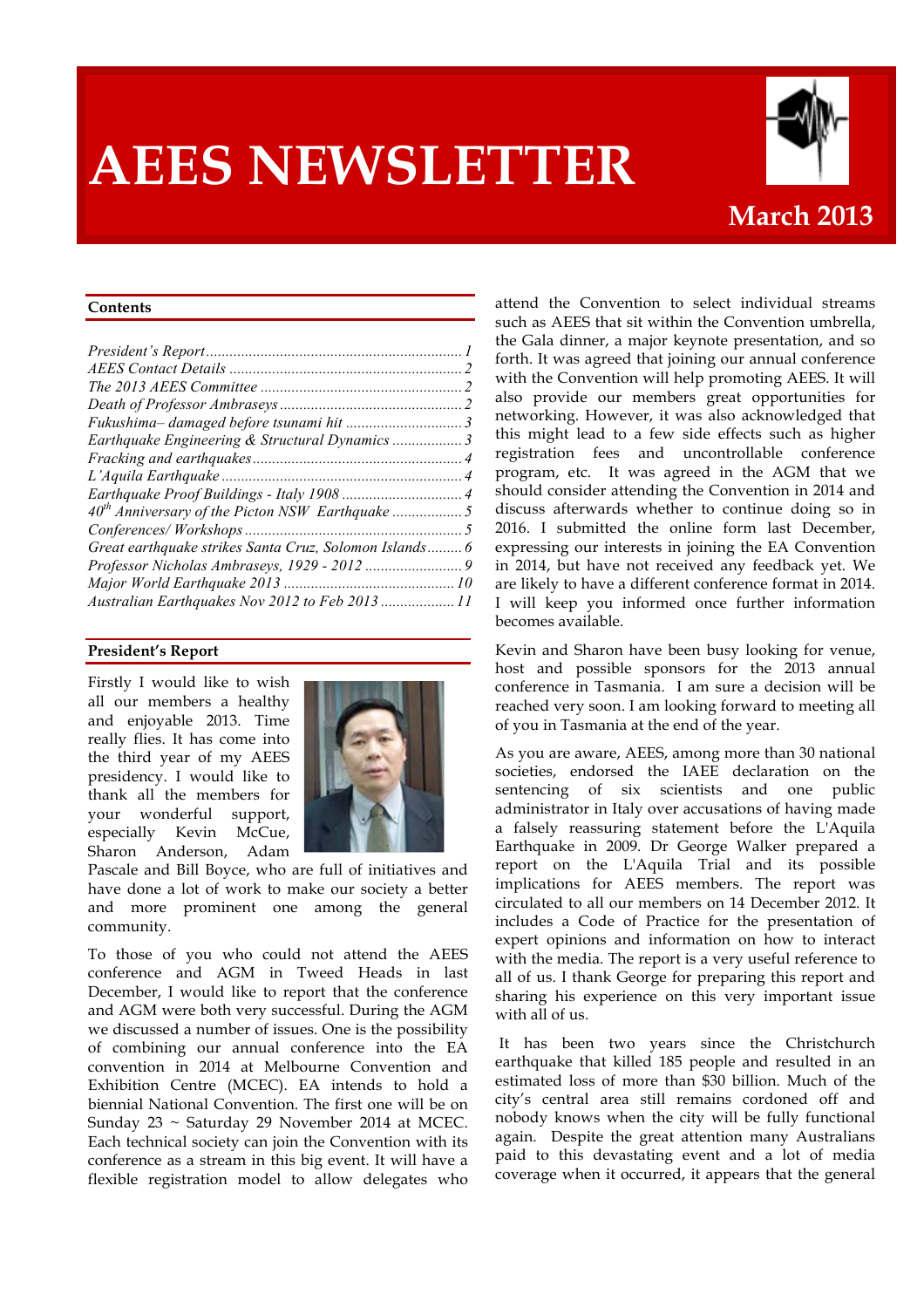public tends to forget about such things quickly and not many lessons have been learned. We are lucky in Australia that the chance of a destructive earthquake hitting one of our major cities is low, but no one can completely rule it out. It seems no government organization or city council in Australia has initiated any risk analysis of earthquake threats or any study on the consequences should a similar earthquake hit Australia. I read in the news that city councils like Seattle and San Francisco intend to make it mandatory for property owners to retrofit seismically vulnerable buildings after learning the lessons from the Christchurch earthquake. In Australia, however, due to the general ignorance of the seismic risk and the lack of political will, making it mandatory for property owners to retrofitting their buildings is not likely to happen in the near future.

I recently learned from Kevin McCue that Australia does not havea strong motion Database Management System. Rather they are sent to a Database Management Centre managed by IRIS in the United States. I am in support of international data sharing, but at the same time I strongly believe that Australia should archive the seismic data recorded in Australia. On behalf of AEES, I have written to Dr Chris Pigram, the Chief Executive Officer of Geoscience Australia to express our concerns.

Lack of resources could be one of the reasons for the data not being archived in Geoscience Australia. In fact lack of research support is a common problem impacting Australian universities and research organizations. According to a recent study by Robyn May from Griffith University, many talented young PhD graduates in Australia could not find a stable academic position in universities or research institutes, and many senior academics are over stressed due to the lack of public funding for universities. The poor job prospect has resulted in fewer young talented Australians willing to do postgraduate study. This will eventually have a negative impact on Australian competitiveness.

Once again, happy belated new year, and I am looking forward to working with all of you for another successful year of AEES!

Hong Hao

President, AEES

## **AEES Contact Details**

| PO Box 4014, McKinnon P.O. VIC 3204 |                          |  |  |  |  |  |
|-------------------------------------|--------------------------|--|--|--|--|--|
| Email:                              | sandersonsec@bigpond.com |  |  |  |  |  |
| Telephone:                          | 0414 492 210             |  |  |  |  |  |
| Website:                            | www.aees.org.au          |  |  |  |  |  |

## **The 2013 AEES Committee**

| President:                   | Prof Hong Hao, UWA         |
|------------------------------|----------------------------|
| Secretary:                   | Paul Somerville            |
| Treasurer:                   | Mark Edwards, GA           |
| Committee members:           | Helen Goldsworthy, MelbUni |
| <b>IAEE</b> Representative:  | Prof Hong Hao              |
| Secretariat:                 | Sharon Anderson            |
| Editor:                      | Kevin McCue, CQU           |
| Webmaster:                   | Adam Pascale, ES&S         |
| <b>State Representatives</b> |                            |
| Victoria                     | Gary Gibson, ES&S          |
| Queensland                   | Russell Cuthbertson, ES&S  |
| New South Wales              | (Michael Neville)          |
| Tasmania                     | Angus Swindon              |
| ACT                          | Mark Edwards               |
| South Australia              | David Love                 |
| Western Australia            | Hong Hao                   |
| Northern Territory           | tba                        |

#### **Death of Professor Ambraseys**

One of the 13 'Legends' of Earthquake Engineering, Professor Nicholas Ambraseys died on 28th December 2013, the 105th anniversary of the Destructive Messina, Italy earthquake.

See the obituary written by Professor John Douglas on page 9.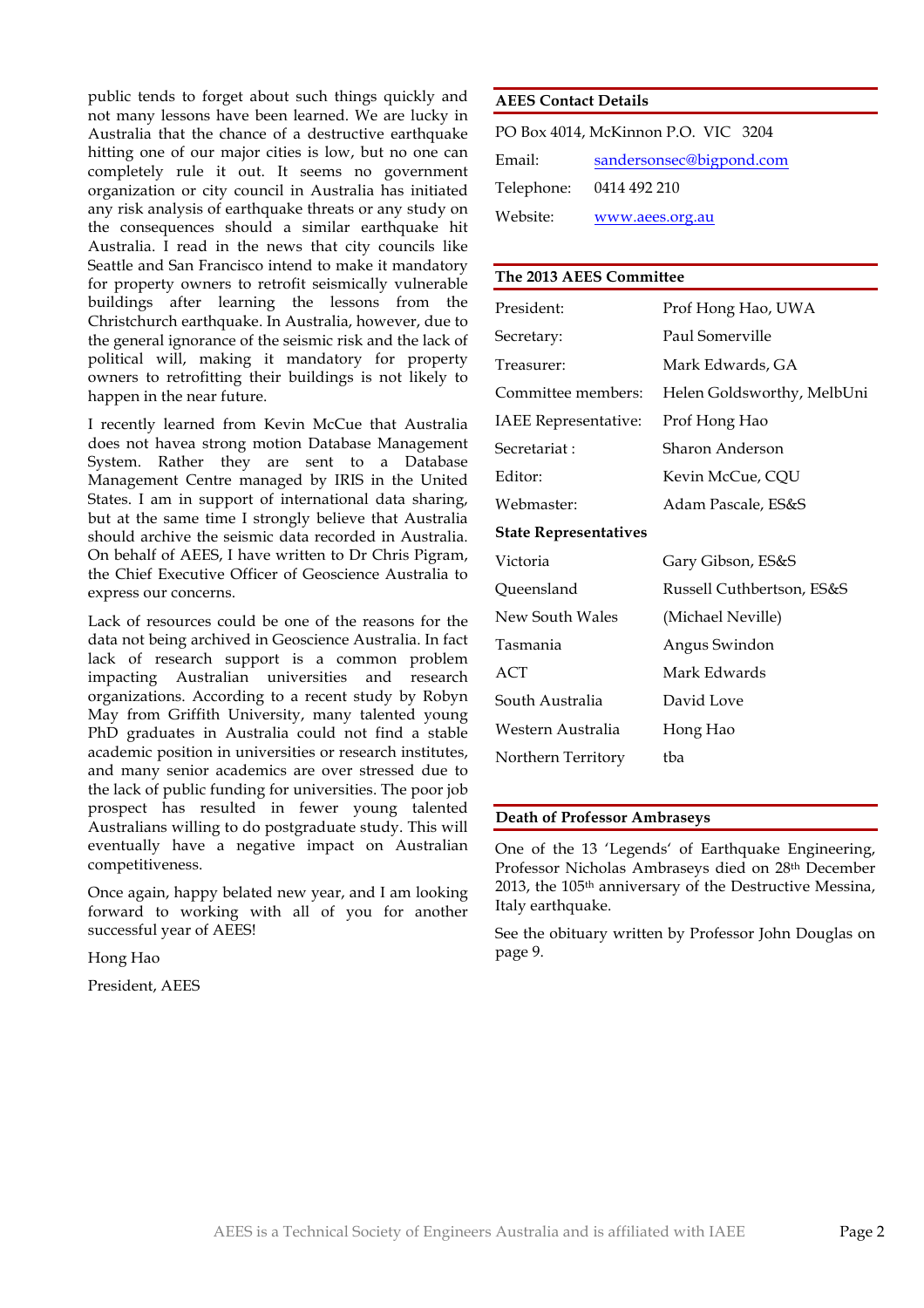#### **Fukushima– damaged before tsunami hit**

Tepco lied to Fukushima meltdown investigators

http://www.abc.net.au/news/2013-02-08/tepco-liedto-fukushima-meltdown-investigators/4507786

TONY EASTLEY: In a further blow to its already battered credibility, the operator of the crippled Fukushima nuclear plant has been caught out blatantly misleading investigators appointed by the Japanese parliament to probe the meltdowns.

An audio recording heard by AM reveals that a TEPCO official gave false testimony in an apparent bid to stop an investigation being carried out inside the shattered reactor one building.

North Asia correspondent Mark Willacy reports from Tokyo.

MARK WILLACY: It remains one of the biggest mysteries of the Fukushima meltdowns - was the cooling system in the plant's oldest reactor, reactor one, damaged by the massive earthquake before it was even swamped by the tsunami?

That was what the investigation panel appointed by the Japanese parliament wanted to know during its cross examinations of TEPCO officials last year.

And to get to the bottom of this mystery the investigators wanted access to the reactor one building.

But as this recording of a meeting between TEPCO official Toshimitsu Tamai and investigation panel member Mitsuhiko Tanaka makes clear, the company wanted none of it.

"Now there's a cover over the building," says TEPCO's Mr Tamai. "There are no lights. So I'd like you to understand that the building is completely dark. You won't see anything," he tells investigator Mitsuhiko Tanaka.

To support his case the TEPCO official produces some images showing shafts of light inside the reactor one building. Those pictures, explains Mr Tamai, were taken before the roof cover went on the shattered structure.

Now, he explains again, the building is in complete darkness. In fact, as the tape recording obtained by Japan's Asahi newspaper reveals, Toshimitsu Tamai spent one hour and nine minutes insisting that there was no way investigators could see anything inside.

"If you get lost in there, you'll enter a terribly high radiation area," warns the TEPCO official. "You won't know how to get back again," he says.

But this was all false. So what does TEPCO say in response to the allegation that one of its officials lied to parliament-appointed investigators? Well in a

statement to the Asahi newspaper the company apologised, admitting there had been a mistake and saying it had no intention of making a false statement.

And as to the mystery of the reactor one building and the possibility that it was damaged before the tsunami hit, in its report the parliamentary panel found that there was a possibility that pipes had burst during the earthquake causing a cooling problem.

It called for a full investigation - one that still has not been carried out.

## **Earthquake Engineering & Structural Dynamics**



Edited by: Anil K. Chopra, Peter Fajfar, Masayoshi

© John Wiley & Sons, Ltd.

#### **Research Articles**

Structural pounding between adjacent buildings subjected to strong ground motions. Part II: the effect of multiple earthquakes

Sofia Efraimiadou, George D. Hatzigeorgiou and Dimitri E. Beskos

Article first published online: 15 FEB 2013 | DOI: 10.1002/eqe.2284

Structural pounding between adjacent buildings subjected to strong ground motions. Part I: The effect of different structures arrangement

Sofia Efraimiadou, George D. Hatzigeorgiou and Dimitri E. Beskos

Article first published online: 15 FEB 2013 | DOI: 10.1002/eqe.2285

Evaluation of the response modification coefficient and collapse potential of special concentrically braced frames

Po-Chien Hsiao, Dawn E. Lehman and Charles W. Roeder

Article first published online: 14 FEB 2013 | DOI: 10.1002/eqe.2286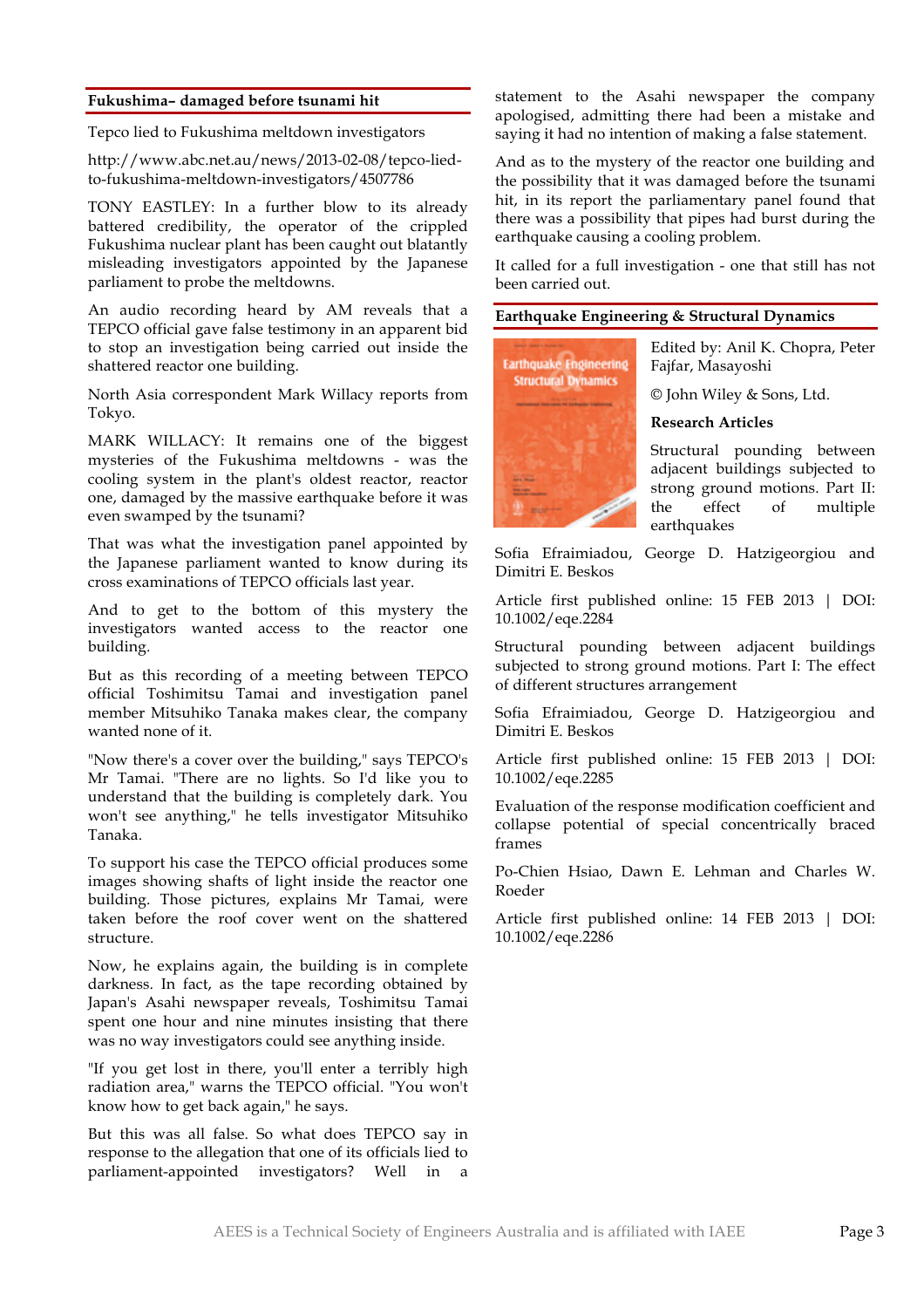#### **Fracking and earthquakes**

Subject: Small volume of injected wastewater suggests deep disposal can set off large quakes that might not have occurred naturally for centuries.

*Science 21 December 2012: Vol. 338 no. 6114 p. 1523 DOI: 10.1126/science.338.6114.1523-b NEWS & ANALYSIS - FALL MEETING OF THE AMERICAN GEOPHYSICAL UNION Snapshots From the Meeting 1. Richard A. Kerr*

#### **Making a bigger Big One.**

The burgeoning subsurface injection of wastewater mostly derived from "fracking" for oil and gas—has been setting off sizable earthquakes from New Mexico to Arkansas to Ohio (Science, 23 March, p. 1436). But the biggest suspected induced quake—the magnitude-5.7 Prague quake that struck central Oklahoma in November 2011—came long after the start of nearby injection. That cast doubt on any link to deep disposal. The 5.7 Prague was the second of three related quakes, however, and at the meeting, seismologist Katie Keranen of the University of Oklahoma, Norman, and colleagues reported that the first fault segment to rupture was less than 200 meters from two active injection wells and broke to the depth of the injection. They think known geological barriers delayed the quake by temporarily holding back the injected wastewater. The large size of the Prague quake relative to the small volume of injected wastewater suggests deep disposal can set off large quakes that might not have occurred naturally for centuries.

# *--------------------------------------------*

*Colin Lynam Volunteer Seismologist University of Queensland seismograph Stations School of Earth Sciences The University of Queensland Ph (mob) 0438 339221*

#### **L'Aquila Earthquake**

Six scientists/engineers and one government official have been sentenced to six years in prison for manslaughter, for making "falsely reassuring" comments before and after a meeting of the National Commission for the Prediction and Prevention of Major Risks held at L'Aquila a week before the earthquake.

#### **Earthquake Proof Buildings - Italy 1908**

The Argus, Wednesday 13 January 1909

#### EARTHQUAKE PROOF.

#### NEW STYLE OF BUILDING.

After the severe earthquake shock of 1905 a design for the construction of earthquake-proof buildings was supplied by Dr. Capacci, in Reggio. The feature of the new method was hollow bricks laced with vertical and horizontal wires, by which great elasticity was secured.

Since 1906 a number of buildings have been constructed, and these are the only buildings remaining intact in Reggio.

BODY OF MRS. OGSTON FOUND.

Amongst the pathetic stories told by survivors of the disaster none was more pathetic than that of Mr. Ogston, the British vice-consul in Messina. Mr. Ogston, with his wife and little daughter, escaped through a window, but as they reached the footpath the balcony fell, and crushed Mrs. Ogston to the ground, killing her. Mr. Ogston escaped into the country with his child.

A party of British bluejackets, working under the direction of Colonel Radcliffe, military attache to the British embassy at Rome, has now extricated the body of Mrs. Ogston from the ruins.

Ed. The 1905 earthquake Calabrian earthquake, magnitude 7.1, killed an estimated 557 people in Calabria. Three years later the Messina earthquake, magnitude 7.2, caused 120,000 causalties, the worst earthquake disaster in Italy since records have been kept in the 12th century. These two earthquakes were about the same size as the 1906 earthquake offshore WA.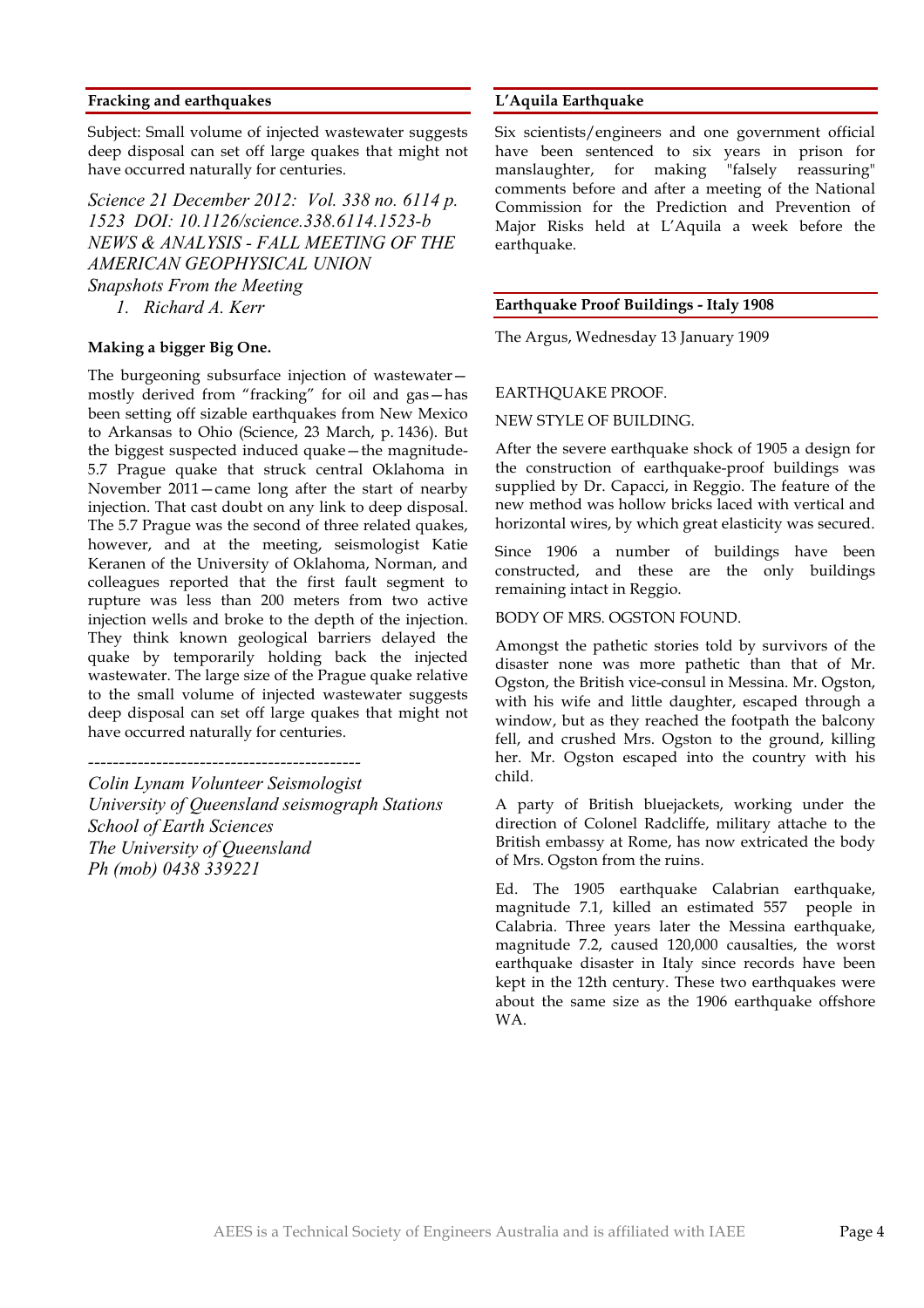#### **40th Anniversary of the Picton NSW Earthquake**

On 10 March 1973 a magnitude 5.5 earthquake rattled the southern highlands south of Sydney. URM buildings, particularly old structures, were cracked and some chimneys partially collapsed at Berrima, Karrare Homestead, Mittagong, Nattai River, Picton, Tahmoor and Wollongong. The shaking was felt throughout the Sydney Metropolitan area. Denham (1976) suggested the total loss was of the order of \$0.5M.

None of the major structures in Sydney such as the nuclear reactor at Lucas Heights or the Sydney Harbour Bridge were instrumented with accelerographs so there is no record of the strong ground shaking or their response to it.

The focal depth of this event was estimated to have been about 20 km which helped minimise the epicentral intensity.

The following is a personal recollection of the earthquake:

"My father, mother and I were living in West Wollongong in 1973 when a magnitude 5.5 earthquake struck in the early hours of the morning. Not only were we shaken but the noise was amazingly loud. The ceiling was damaged in one room at The Illawarra Grammar School where I was teaching at the time, the local radio station was off the air for several minutes, the lights went out at the Steelworks and in the coal mines – that would have been scary – and a large crack appeared in the front of the Department of Education building in Wollongong. One woman reported being thrown out of bed and afterwards laughed that this was a rather extreme way for her boss to make sure she got up early enough for work. At TIGS we joked that the quake was a "punishment" for the previous night's rather pleasant wine tasting in the very room that was damaged; the Reverend Gentleman who founded the school was of evangelical persuasion and his portrait had fallen off the wall in presumed disapproval."

http://neil2decade.wordpress.com/2010/01/20/austr alia-not-earthquake-free/

The editor's family home in Manuka ACT was slightly damaged by the early morning shake, a piece of masonry from the lintel above the back door of the brick cavity wall fell out onto the floor.

#### Reference

Denham, D., 1976. Effects of the 1973 Picton and other earthquakes in eastern Australia. Bureau of Mineral Resources, Geology and Geophysics. Bulletin 164 p15- 31.

#### **Conferences/ Workshops**

**26-28 April 2013.** The NZSEE 2013 Conference will be held in Wellington at the Michael Fowler Centre.

Theme: *Same Risks – New Realities*

Abstract submission deadline - Monday 26<sup>th</sup> November 2012 - Submissions can be made online via the conference website www.confer.co.nz/nzsee.

**29-31 May 2013.** International Conference on Earthquake Engineering Skopje Macedonia, c/o Macedonian Association for Earthquake Engineering.

73 Salvador Aljende, P.O.Box 101, Skopje 1000

Republic of Macedonia

Tel: + 389 2 3107 701

Fax: +389 2 3112 163

Email: secretariat@se-50eee.org

www.se-50eee.org

Dr. Polat Gulkan, Professor at METU, editor of Earthquake Spectra and President of IAEE.

Dr. Amr Elnashai, Professor at the University of Illinois, co-editor of the Journal of Earthquake Engineering.

Dr. Kazuhiko Kawashima, Professor at the Tokyo Institute of Technology, associate editor of Journal of Earthquake Engineering.

Dr. Roger D. Borcherdt, geophysicist at the U.S. Geological Survey, past editor of Earthquake Spectra.

Dr. Mauro Dolce, Professor at the University of Naples, Director General of the Italian Department of Civil Protection – Seismic Risk Section.

Dr. Yi-Qing Ni, Professor at the Hong Kong Polytechnic University, member of the editorial board for 8 international journals.

**11-14 August 2013** 23rd International Geophysical Conference & Exhibition 2013 'Eureka Moment' (ASEG-PESA2013), which will be held in Melbourne, Victoria, Australia.

www.aseg-pesa2013.com.au

**20-23 November 2013** the 19th NZGS Symposium "Hanging by a Thread – Lifelines, Infrastructure and Natural Disasters". Queenstown, New Zealand.

www.nzgs13.co.nz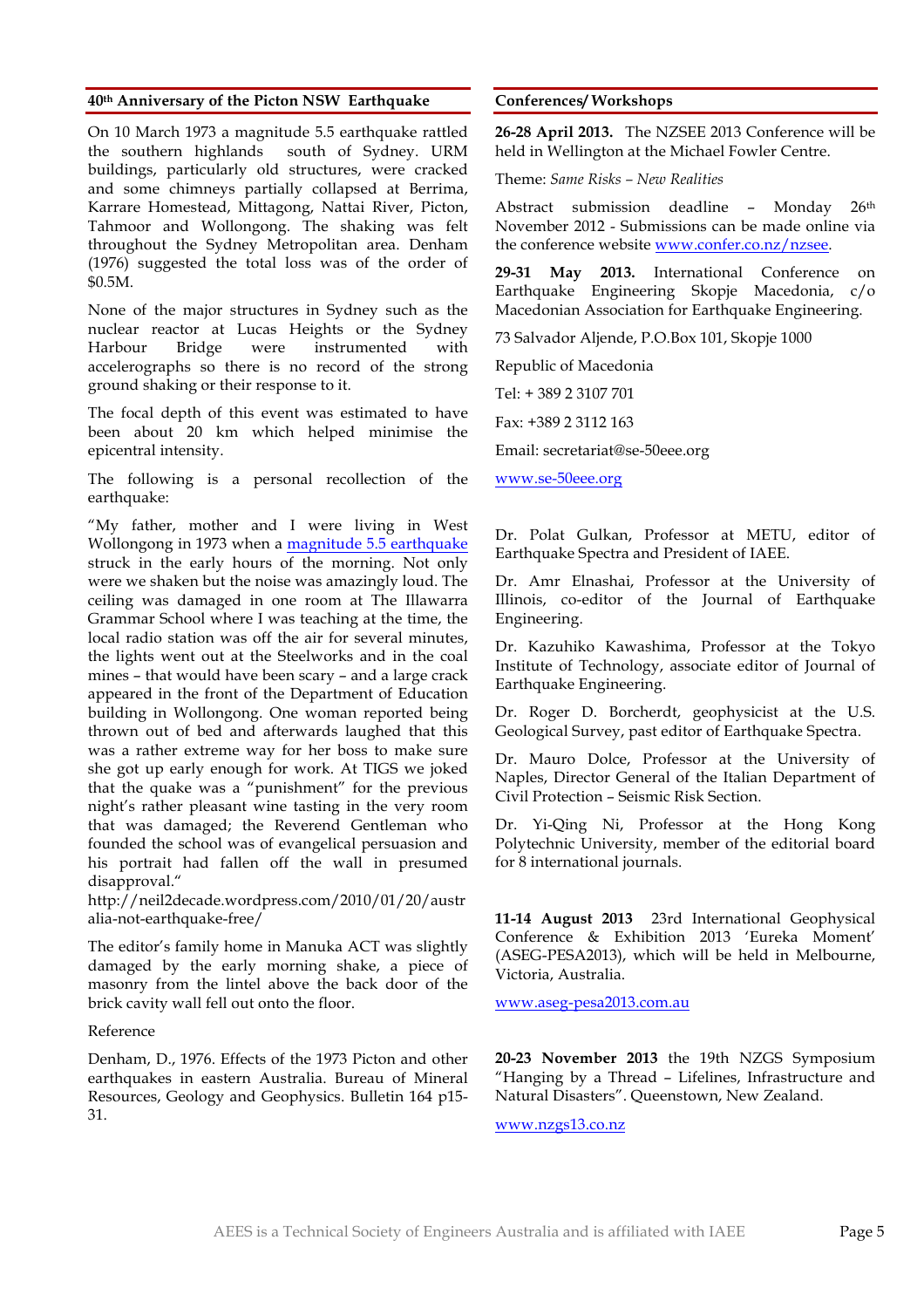# **Great earthquake strikes Santa Cruz, Solomon Islands**

Origin Time 01:12UTC, 06 FEB 2013

Location 10.9°S, 165.1°E, Depth Shallow, Magnitude Mw 8.0

The earthquake epicenter was 80 km west of the town of Lata, the main town on the island of Santa Cruz in Temotu, the easternmost province in the Solomons, about 590km from from the capital, Honiara. Temotu has a population of around 30,000.

At least 8 people are thought to have died and, at 8th February, others are still missing following the tsunami generated by this the largest earthquake of 2013.

A Pacific-wide tsunami alert was issued by authorities but soon cancelled for more distant coasts in the Pacific.

A spokesman for the prime minister of the Solomon Islands reported that two 1.5-metre waves hit the western side of the Santa Cruz island on Wednesday, damaging 70 to 80 properties. Many villagers had headed to higher ground as a precaution after feeling the earthquake (which was not felt in Honiara). Tsunami recordings are listed below.



Four villages on Santa Cruz were hit by the tsunami and two of them severely damaged. Other areas of the Solomons did not appear to have been seriously affected. The airstrip at the nearest airport was inundated and littering it with debris.

The Pacific Tsunami Warning Centre said a tsunami of about a metre high was measured on the Lata wharf – smaller waves were recorded in Vanuatu and New Caledonia. In Honiara, the warnings prompted residents to flee for higher ground. Given the shallow focal depth and thrust mechanism it is puzzling that the tsunami was so small.

Mobile patients at the National Referral Hospital in Honiara were asked to leave and stay with family or friends as a precautionary measure because of the hospital's location near the shoreline. The others stayed, but the hospital was ready to evacuate them.

More than 50 people were killed and thousands lost their homes in April 2007 when a magnitude 8.1 earthquake hit the western Solomon Islands causing a tsunami which flattened coastal villages.

#### http://earthquake.usgs.gov/earthquakes/eventpage/usc000f1s0#summary

Seismotectonics The eastern margin of the Australia plate is one of the most seismically active areas of the world due to the high rates of convergence between the Australia and Pacific plates. Since 1900 two great earthquakes occurred near the southern section of the plate boundary, the Macquarie Ridge, in 1989, M8.2 and in 2004 M8.1. The largest recorded earthquake in New Zealand itself was the 1931 M7.8 Hawke's Bay earthquake, which killed 256 people.

North of New Zealand, the Australia-Pacific boundary stretches east of Tonga and Fiji to 250 km south of Samoa. For 2,200 km the trench is approximately linear, and Pacific oceanic lithosphere rapidly subducts westward under the Australian Plate. Near Samoa, the boundary curves sharply westward to a left lateral transform across to the Kermadec Trench where the direction of subduction is reversed.

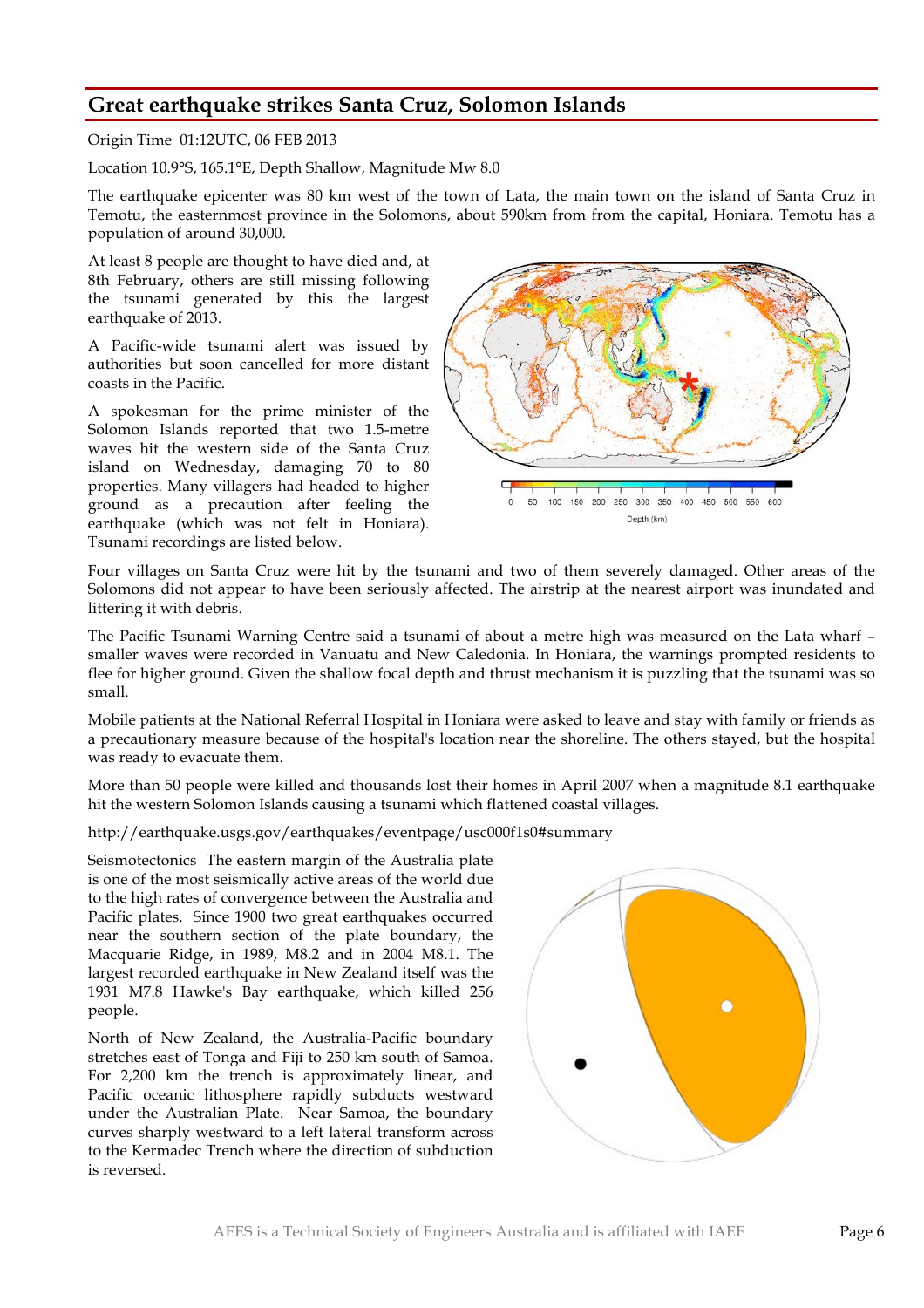The Australia-Pacific convergence rates increase northward from 60 mm/yr at the southern Kermadec trench to 90 mm/yr at the northern Tonga trench; however, significant back arc extension (or equivalently, slab rollback) causes the consumption rate of subducting Pacific lithosphere to be much faster. The overall subduction velocity of the Pacific plate is the vector sum of Australia-Pacific velocity and back arc spreading velocity: thus it increases northward along the Kermadec trench from 70 to 100 mm/yr, and along the Tonga trench from 150 to 240 mm/yr.

The Kermadec-Tonga subduction zone generates many large earthquakes on the interface between the descending Pacific and overriding Australia plates, within the two plates themselves and, less frequently, near the outer rise of the Pacific plate east of the trench. Since 1900, 40 M7.5+ earthquakes have been recorded, mostly north of 30°S. However, it is unclear whether any of the few historic M8+ events that have occurred close to the plate boundary were underthrusting events on the plate interface, or were intraplate earthquakes. On September 29, 2009, one of the largest normal fault (outer rise) earthquakes ever recorded (M8.1) occurred south of Samoa, 40 km east of the Tonga trench, generating a tsunami that killed at least 180 people.

The Australia plate subduction velocity ranges from 120 mm/yr at the southern end of the North New Hebrides trench, to 170 mm/yr at the northern end of the trench.

The February 6th, 2013 M 8.0 earthquake in the Santa Cruz Islands occurred as a result of shallow thrust faulting on or near the plate boundary interface between the Australia and Pacific plates. Here, the Australia plate converges with and subducts beneath the Pacific plate, moving towards the east-northeast at a rate of approximately 94 mm/yr.

The moment rate function shown here from the USGS, indicates that the faulting was about 300 km long and the aftershock distribution (from the USGS below) supports that, their locations bending around parallel to the trench boundary marked by the red line. Most of the energy was released between 10 and 30 seconds after the initiation of faulting.

The February 6th earthquake is located approximately 700-750 km ESE of the Mw 8.1 Solomon Islands

earthquake of April 1, 2007, adjacent to a complex section of the Australia-Pacific plate boundary, where the Solomon Trench to the west bends around to the New Hebrides (Vanuatu) Trench to the south.

Over the month leading up to the February 6th earthquake, there were seven foreshocks larger than M6. Faulting mechanisms for these earthquakes suggest a mixture of strike-slip, normal and thrust faulting events.





Moment Rate Function

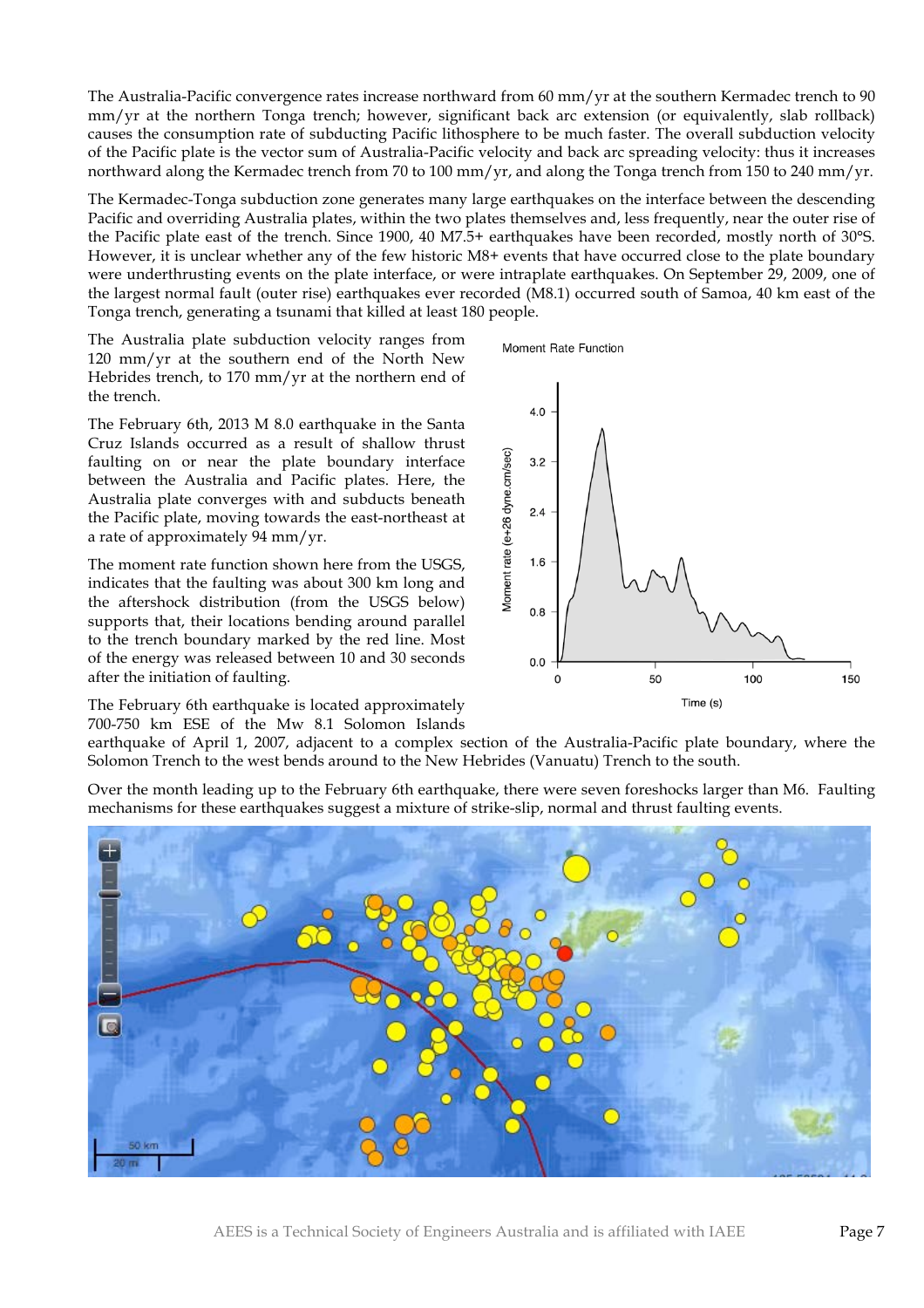Many aftershocks have been felt in the Santa Cruz islands, their magnitudes ranging up to magnitude 7.0. and they are widely distributed, both along strike and perpendicular to the strike direction in in the focal mechanism above. They seem to have occurred in both plates across the trench boundary, in the foot wall and hanging wall.

Since 1904, M8+ earthquakes have occurred near Santa Cruz every 15 years or so on average, a very high rate of activity.

http://ptwc.weather.gov/ptwc/text.php?id=pacific.TSUPAC.2013.02.06.0347

## Measurements of tsunami wave height

| T.AT | LON | TIME                                                                                                                                              | AMPT.       | PER |
|------|-----|---------------------------------------------------------------------------------------------------------------------------------------------------|-------------|-----|
|      |     |                                                                                                                                                   |             |     |
|      |     | 03197                                                                                                                                             | 0.26M 28MIN |     |
|      |     | 03267                                                                                                                                             | 0.05M 06MIN |     |
|      |     | 03197                                                                                                                                             | 0.55M 14MIN |     |
|      |     | 03097                                                                                                                                             | 0.48M 10MIN |     |
|      |     | 02557                                                                                                                                             | 0.15M 16MIN |     |
|      |     | 02067                                                                                                                                             | 0.04M 10MIN |     |
|      |     | 02377                                                                                                                                             | 0.17M 06MIN |     |
|      |     | 01297                                                                                                                                             | 0.91M 18MIN |     |
|      |     | 15.5S 167.2E<br>14.8S 153.6E<br>HIENGHENE N CALEDONIA 20.7S 164.9E<br>20.9S 167.3E<br>17.8S 168.3E<br>5.3S 165.1E<br>15.8S 158.5E<br>10.7S 165.8E |             |     |

The photographs available (such as that below) of damage in the coastal villages of Santa Cruz bear a striking resemblance to those taken in Papua New Guinea following the destructive earthquake and tsunami at Sissano Lagoon in 1998, the earthquake smaller but the tsunami much larger.

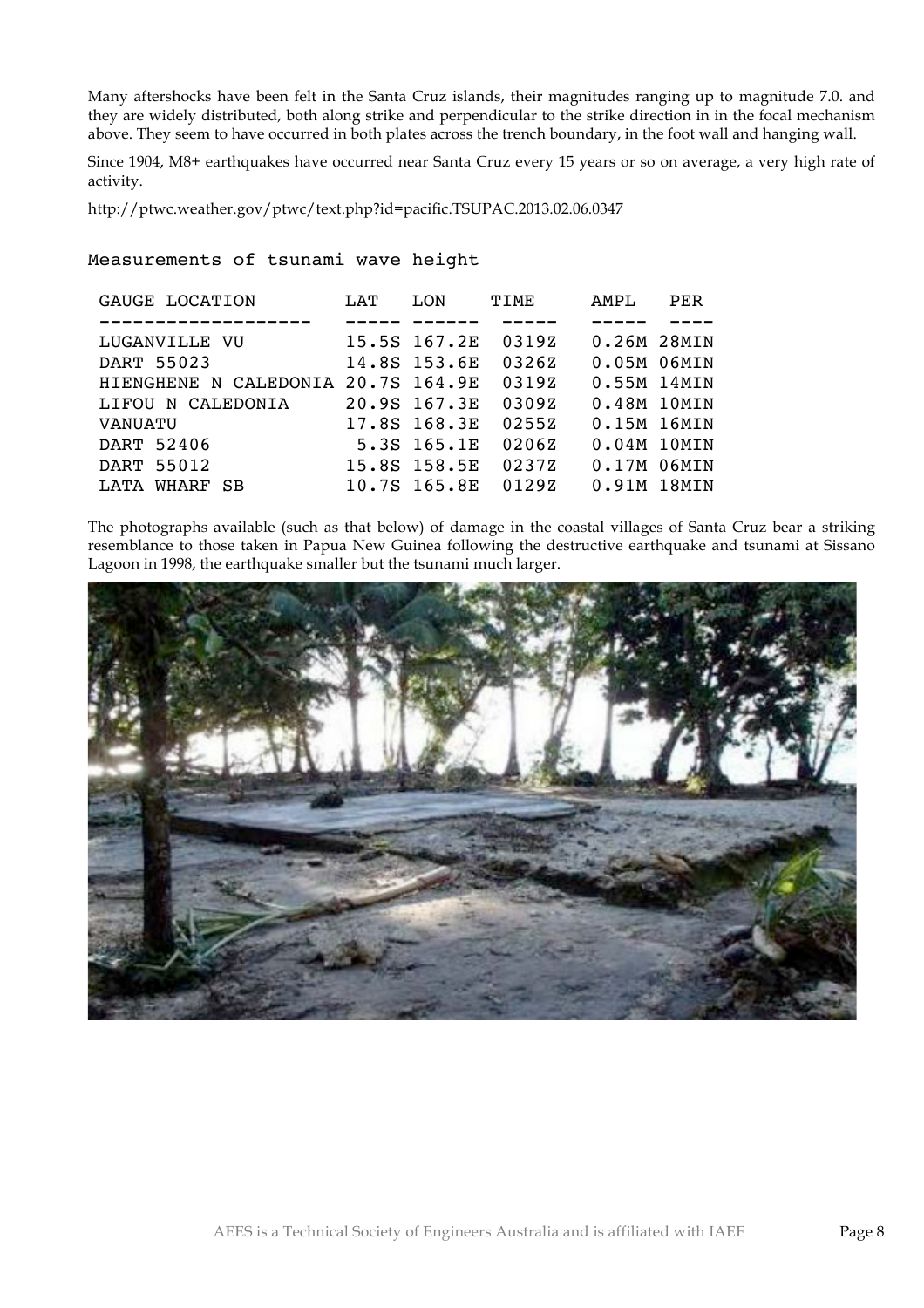# **Professor Nicholas Ambraseys, 1929 - 2012**

## IASPEI Newsletter February 2013

Nicholas (Nick) Ambraseys was born in Athens, Greece on 19th January 1929 and died peacefully at his home in Putney (United Kingdom) on 28th December 2012 at the age of 83.

Nick Ambraseys attended the National Technical University of Athens, receiving his diploma in Rural Engineering in 1952. Following this and service in the Royal Hellenic Navy he moved to Imperial College in London to study for his Diploma of Imperial College and later his PhD, which he was awarded in 1958.

Following a few years at universities in Greece and in the United States of America (working with Nathan Newmark, one of the fathers of earthquake engineering) he returned to Imperial College and remained there until his death. He became Professor of Engineering Seismology in 1974. In 1968 he established the Engineering Seismology Section in the Department of Civil Engineering and from 1971 to 1994 he led this section. In 1994



he officially retired from this position but he remained very active as an Emeritus Professor. Even during the last few months of his life he continued working and collaborating on various research topics, including the stability of ancient Greek columns.

His research covered many problems connected with earthquakes and their effects on the ground, structures and populations. His PhD and early articles were concerned with the response of earth dams to earthquakes, in connection with the construction of large dams in the Himalayas (e.g. at Mangla). However, early on in his career he began studying historical accounts of earthquakes, particularly those occurring in the eastern Mediterranean region, and it is in this field where he arguably made his greatest contributions. His meticulous study of historical documents on earthquakes that occurred in the eastern Mediterranean and elsewhere (e.g. Central America) is second-to-none and he published many dozens of articles and books on this painstaking work. In 2009 his *magnum opus* on eastern Mediterranean seismicity (entitled 'Earthquakes in the Mediterranean and Middle East: a multidisciplinary study of seismicity up to 1900'), comprising almost 1000 pages, was published by Cambridge University Press. Since he remained, at heart, an engineer he continued to work in geotechnical earthquake engineering, the assessment of earthquake ground motions and various other topics, in addition to his historical research. For example, he made significant advances in the collection and analysis of strong-motion (accelerometric) data. He started the routine collection, processing and assessment of these data and associated parameters (metadata) in 1971. In those days collection and use of strong-motion data was difficult, time consuming and, in Europe, uncommon due to analogue instruments and the lack of electronic communications to facilitate data transfer but through Nick's contacts and tenacity the collection of data grew. This task continued through various projects and initiatives from the 1970s to early 2000s and culminated with the publications in 2000 and 2004 of freely-available CD ROMs of strong-motion data and their reassessed parameters and in 2002 the establishment of the Internet Site for European Strong-motion Data. This work was conducted within the frameworks of the Strong-Motion Working Groups of the European Seismological Commission and the European Association of Earthquake Engineering, which Nick led for much of the past forty years. These strong-motion archives remain important resources for research and engineering practice and significantly help seismic hazard assessments in Europe and the Middle East.

All of Nick's publications were infused with wisdom, learning and wit, making them a joy to read. For those who are not familiar with his work, his 1988 Earthquake Engineering & Structural Dynamics article entitled simply 'Engineering Seismology' is recommended as a good place to start. In all his works he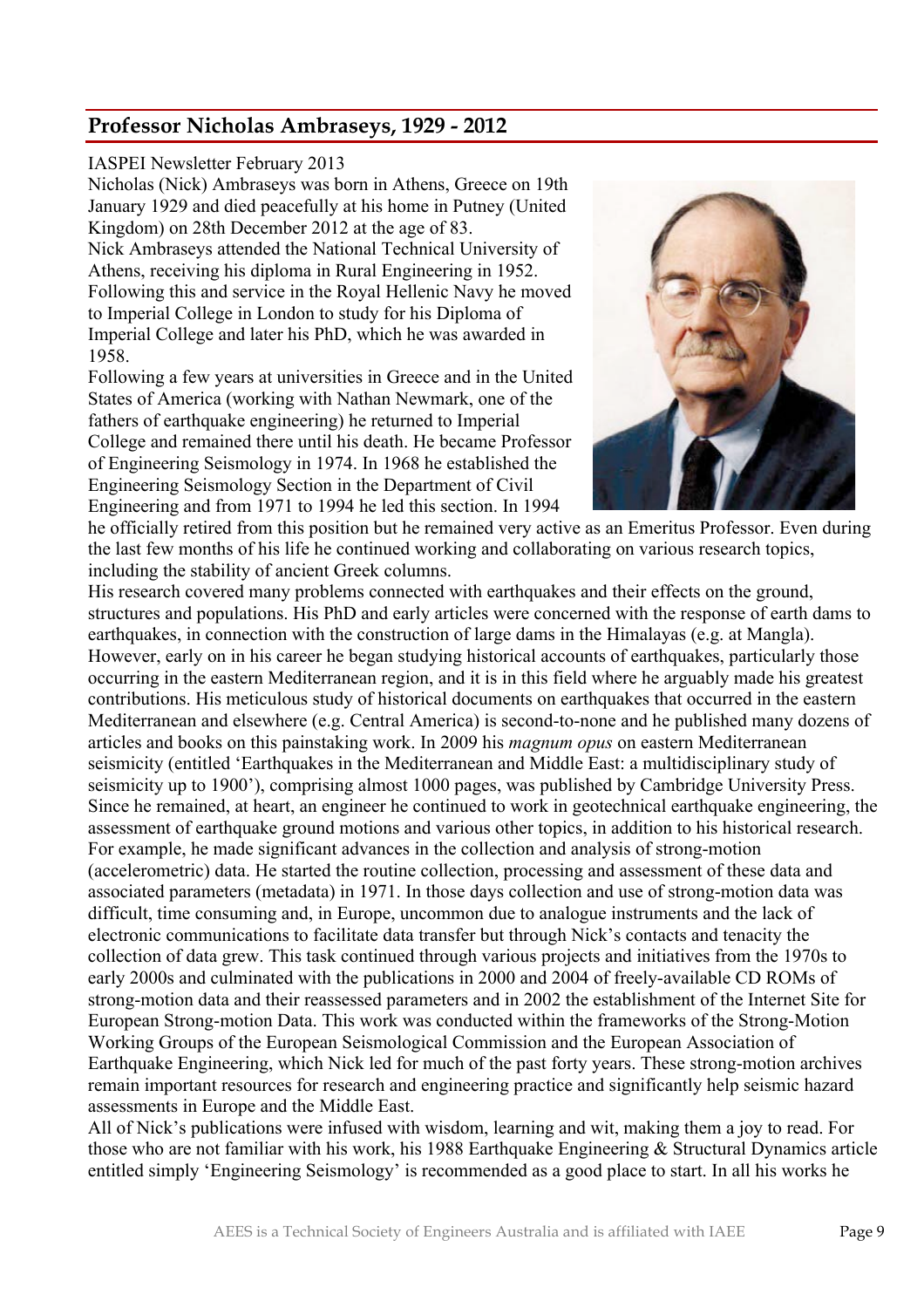sought to act as a bridge between earth sciences and engineering and between research and practice. These studies were enlightened by the knowledge and insights he gained during dozens of postearthquake field missions in various parts of the world, many of which were under the aegis of UNESCO. These missions led to a series of reports that had an impact on the reconstruction of the cities affected (e.g. Skopje and Managua). He was awarded in 1998 the Freedom of the City of Skopje in recognition of the field work that he undertook in the aftermath of the devastating 1963 Skopje earthquake and the advice that he provided to the local authorities. His great ability with languages (fluent in three or four and comprehension of many others) helped all of these works and to sustain good contacts with people of many nationalities. As well as conducting research himself, he supervised many masters and PhD students and he collaborated with numerous workers worldwide. His vast experience of practical earthquake problems was put to good use through consultancy for large-scale engineering projects, such as dams and bridges in seismically active regions.

In recognition of his lifetime of achievements he was given numerous awards and fellowships from prestigious institutions, for example: Busk Medal for Scientific Discovery from the Royal Geographical Society (1975), Mercenary Award of the European Association of Earthquake Engineering (1975), Fellowship of the Royal Academy of Engineering (1985), Honorary Fellowship of the Society of Earthquake Engineering & Structural Dynamics (1986), Honorary Fellowship of the International Association of Earthquake Engineering (1992), Honoris Causa from University of Athens (1993), Member of the European Academy (1997), Award of the Freedom of the City of Skopje (1998), Harry Fielding Reid Medal of the Seismological Society of America (2006), Fellowship of the Institution of Civil Engineers, Fellowship of the Geological Society and Fellowship of the Royal Geographical Society. From his election in 2003, he was an active member of the First Section of the Academy of Athens and he divided his time between London and Athens.

His great scholarship, practical insight and wisdom were best demonstrated during relaxed discussions in small groups, often accompanied by him cleaning and refilling his pipe. He peppered his conversation with interesting and amusing asides, anecdotes and observations. He had a great ability to simplify scientific and engineering problems with the use of enlightening analogies. Two that come to mind are: when he used the permanent vertical displacement (or lack of) at a canal north of Athens to constrain the fault slip in the 1999 earthquake and he compared the canal to photographic trays used in darkroom development; and when he compared the behaviour of particles undergoing soil dilatancy to the behaviour of commuters trying to get off a packed Tube (London Underground) train. Nick Ambraseys contributions to engineering seismology and earthquake engineering were immense, wide-ranging and spanned almost 60 years. The worldwide community in these fields owes him a great debt and he will be greatly missed. He is survived by his wife, Xeni.

## *John Douglas*

Note: Professor Douglas is coordinating a special issue of the Bulletin of Earthquake Engineering in memory of Nick Ambraseys. In addition, at the Vienna Congress on Recent Advances in Earthquake Engineering and Structural Dynamics (VEESD2013), which will take place at the end of August, 2013 a half-day special session in memory of Professor Ambraseys is being organised.

## **Major World Earthquake 2013**

Magnitude 7.5 SOUTHEASTERN ALASKA January 05, 2013 Magnitude 8.0 SANTA CRUZ ISLANDS February 06, 2013 Magnitude 7.1 SANTA CRUZ ISLANDS February 06, 2013 Magnitude 7.0 SANTA CRUZ ISLANDS February 06, 2013 Magnitude 7.0 SANTA CRUZ ISLANDS February 08, 2013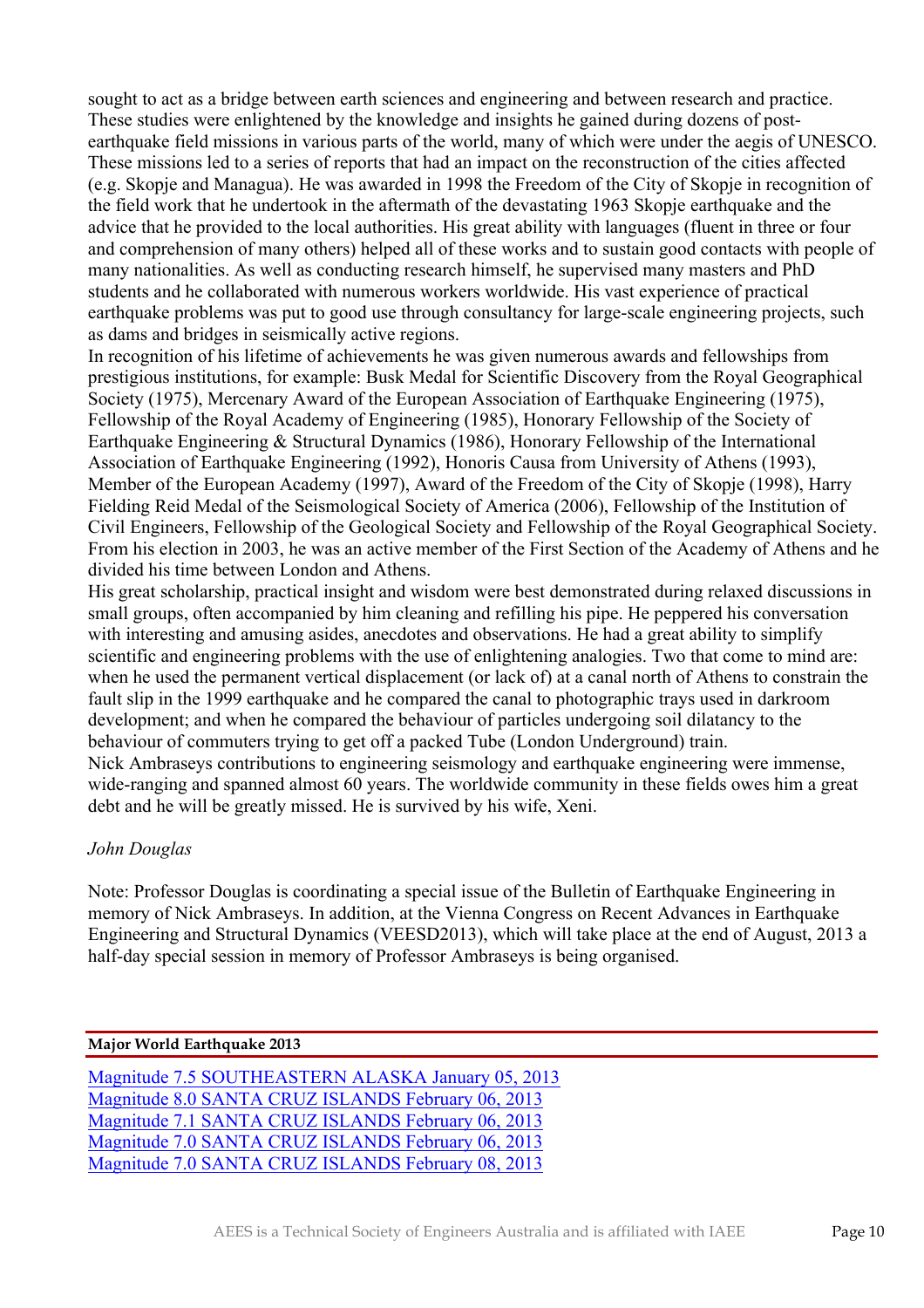# **Australian Earthquakes Nov 2012 to Feb 2013**

**Table** Earthquakes in the Australian region, magnitude 2.5 or greater, located by Geoscience Australia

| <b>UTC</b> Date | UTC Time Latitude Longitude |          |         | <b>Approximate location</b> | Depth (km)       | <b>Magnitude Source</b> |               |
|-----------------|-----------------------------|----------|---------|-----------------------------|------------------|-------------------------|---------------|
| 2012-11-05      | 19:31:49                    | $-11.55$ | 129.05  | Off Bathurst Island, NT.    | 39               | 4.5                     | <b>AUST</b>   |
| 2012-11-08      | 03:56:55                    | $-29.90$ | 126.99  | Nullarbor Plain, WA.        | $\boldsymbol{0}$ | 3.6                     | <b>AUST</b>   |
| 2012-11-13      | 07:47:42                    | $-28.38$ | 139.91  | SW Innamincka, SA.          | 10               | 3.0                     | <b>AUST</b>   |
| 2012-11-14      | 20:23:03                    | $-30.32$ | 117.80  | Near Beacon, WA.            | $\overline{2}$   | 2.8                     | <b>AUST</b>   |
| 2012-11-16      | 03:16:19                    | $-33.39$ | 138.45  | Port Pirie                  | 11               | 2.6                     | <b>DMITRE</b> |
| 2012-11-20      | 19:12:51                    | $-27.82$ | 140.66  | Near Innamincka, SA.        | 18               | 3.0                     | <b>AUST</b>   |
| 2012-11-21      | 12:17:20                    | $-27.76$ | 140.85  | Innamincka, SA.             | 10               | 2.8                     | <b>AUST</b>   |
| 2012-11-21      | 06:21:45                    | $-22.97$ | 128.60  | Lake Mackay, WA.            | 10               | 3.3                     | <b>AUST</b>   |
| 2012-11-22      | 02:48:38                    | $-27.78$ | 140.92  | Near Innamincka, SA.        | 10               | 2.9                     | <b>AUST</b>   |
| 2012-11-23      | 17:11:24                    | $-27.82$ | 140.79  | Near Innamincka, SA.        | 10               | 2.7                     | <b>AUST</b>   |
| 2012-11-23      | 17:03:58                    | $-28.60$ | 137.80  | Lake Eyre, SA.              | 10               | 2.7                     | <b>AUST</b>   |
| 2012-11-25      | 15:06:56                    | $-27.97$ | 140.82  | Near Innamincka, SA.        | 10               | 2.7                     | <b>AUST</b>   |
| 2012-11-25      | 06:53:24                    | $-27.79$ | 140.72  | Near Innamincka, SA.        | $\sqrt{5}$       | 2.6                     | <b>AUST</b>   |
| 2012-11-27      | 08:02:59                    | $-27.84$ | 140.71  | Near Innamincka, SA.        | 5                | 3.2                     | <b>AUST</b>   |
| 2012-11-27      | 07:13:07                    | $-27.79$ | 140.75  | Near Innamincka, SA.        | $\boldsymbol{0}$ | 3.6                     | <b>AUST</b>   |
| 2012-11-27      | 04:26:09                    | $-27.82$ | 140.62  | Near Innamincka, SA.        | $\boldsymbol{0}$ | 2.5                     | <b>AUST</b>   |
| 2012-11-27      | 04:01:26                    | $-27.59$ | 140.48  | Near Innamincka, SA.        | $\boldsymbol{0}$ | 2.6                     | <b>AUST</b>   |
| 2012-11-28      | 22:35:22                    | $-27.76$ | 125.94  | SW Warburton, WA.           | $\boldsymbol{0}$ | 4.0                     | <b>AUST</b>   |
| 2012-11-28      | 17:09:29                    | $-27.83$ | 140.70  | Near Innamincka, SA.        | 10               | 2.8                     | <b>AUST</b>   |
| 2012-11-28      | 16:46:38                    | $-27.87$ | 140.66  | Near Innamincka, SA.        | 10               | 2.8                     | <b>AUST</b>   |
| 2012-11-28      | 16:37:17                    | $-27.90$ | 140.46  | Near Innamincka, SA.        | 10               | 2.9                     | <b>AUST</b>   |
| 2012-11-29      | 22:26:52                    | $-27.76$ | 140.59  | Near Innamincka, SA.        | 10               | 3.3                     | <b>AUST</b>   |
| 2012-11-29      | 22:08:19                    | $-27.79$ | 140.63  | Near Innamincka, SA.        | 12               | 3.3                     | <b>AUST</b>   |
| 2012-11-29      | 20:31:30                    | $-27.81$ | 140.59  | Near Innamincka, SA.        | $\,$ 8 $\,$      | 3.5                     | <b>AUST</b>   |
| 2012-11-29      | 20:05:08                    | $-27.73$ | 140.67  | Near Innamincka, SA.        | 10               | 3.0                     | <b>AUST</b>   |
| 2012-11-29      | 19:45:35                    | $-27.76$ | 140.69  | Near Innamincka, SA.        | 10               | 3.2                     | <b>AUST</b>   |
|                 | 19:29:25                    | $-27.74$ | 140.65  | Near Innamincka, SA.        | 10               |                         |               |
| 2012-11-29      | 19:21:18                    |          | 140.66  |                             | 5                | 3.2                     | <b>AUST</b>   |
| 2012-11-29      |                             | $-27.76$ |         | Near Innamincka, SA.        |                  | 3.9                     | <b>AUST</b>   |
| 2012-11-29      | 18:19:24                    | $-27.82$ | 140.68  | Near Innamincka, SA.        | 12               | 3.2                     | <b>AUST</b>   |
| 2012-11-29      | 17:48:46                    | $-27.84$ | 140.76  | Near Innamincka, SA.        | 10               | 3.0                     | <b>AUST</b>   |
| 2012-11-29      | 17:03:01                    | $-27.87$ | 140.74  | Near Innamincka, SA.        | 10               | 2.8                     | <b>AUST</b>   |
| 2012-11-29      | 15:21:07                    | $-27.80$ | 140.79  | Near Innamincka, SA.        | 10               | 2.9                     | <b>AUST</b>   |
| 2012-11-29      | 14:53:40                    | $-27.83$ | 140.76  | Near Innamincka, SA.        | 14               | 3.3                     | <b>AUST</b>   |
| 2012-11-29      | 08:55:37                    | $-27.89$ | 140.74  | Near Innamincka, SA.        | 10               | 2.9                     | <b>AUST</b>   |
| 2012-11-29      | 07:32:34                    | $-27.93$ | 140.67  | Near Innamincka, SA.        | $\boldsymbol{0}$ | 2.8                     | <b>AUST</b>   |
| 2012-11-29      | 03:57:10                    | $-27.83$ | 140.61  | Near Innamincka, SA.        | $\boldsymbol{0}$ | 2.7                     | <b>AUST</b>   |
| 2012-11-30      | 16:24:45                    | $-32.37$ | 122.56  | SE of Norseman, WA.         | 14               | 3.1                     | <b>AUST</b>   |
| 2012-11-30      | 07:52:42                    | $-27.70$ | 140.53  | Near Innamincka, SA.        | $\boldsymbol{0}$ | 3.1                     | AUST          |
| 2012-12-01      | 18:48:03                    | $-27.84$ | 140.68  | Near Innamincka, SA.        | 10               | 3.0                     | AUST          |
| 2012-12-01      | 17:19:07                    | $-16.20$ | 127.66  | SW Kununurra, WA.           | 10               | 3.4                     | AUST          |
| 2012-12-04      | 20:17:43                    | $-25.79$ | 151.47  | Near Gayndah, Qld.          | 10               | 3.5                     | AUST          |
| 2012-12-04      | 17:51:04                    | $-29.94$ | 139.12  | NW Yudnamutana, SA.         | 10               | 2.9                     | AUST          |
| 2012-12-09      | 07:41:04                    | $-31.23$ | 117.61  | SE Wyalkatchem, WA.         | $\boldsymbol{0}$ | 2.6                     | AUST          |
| 2012-12-12      | 20:48:35                    | $-32.26$ | 118.82  | N Hyden, WA.                | 10               | 2.5                     | AUST          |
| 2012-12-12      | 08:30:48                    | $-32.19$ | 119.18  | Hyden, WA.                  | $\boldsymbol{0}$ | 2.6                     | AUST          |
| 2012-12-14      | 04:14:55                    | $-19.83$ | 133.82  | SW Tennant Creek, NT.       | 11               | 3.6                     | AUST          |
| 2012-12-15      | 17:11:53                    | $-37.53$ | 151.25  | SE of Pambula, NSW.         | $\boldsymbol{0}$ | 2.7                     | AUST          |
| 2012-12-19      | 23:50:01                    | $-24.92$ | 112.50  | W of Carnarvon, WA.         | 10               | 3.0                     | AUST          |
| 2012-12-20      | 23:30:42                    | $-32.04$ | 138.73  | Hawker SA                   | 11               | 2.5                     |               |
| 2012-12-21      | 15:26:20                    | $-32.40$ | 152.04  | Near Bulahdelah, NSW.       | 9                | 2.9                     | AUST          |
| 2012-12-22      | 09:29:16                    | $-32.53$ | 122.51  | SE Norseman, WA.            | 10               | 2.8                     | AUST          |
| 2012-12-22      | 07:41:20                    | $-38.46$ | 145.82  | Near Korumburra, Vic.       | 10               | 2.6                     | AUST          |
| 2012-12-25      | 02:45:58                    | $-32.53$ | 1138.70 | Peterborough                | $\overline{2}$   | 2.5                     | <b>DMITRE</b> |